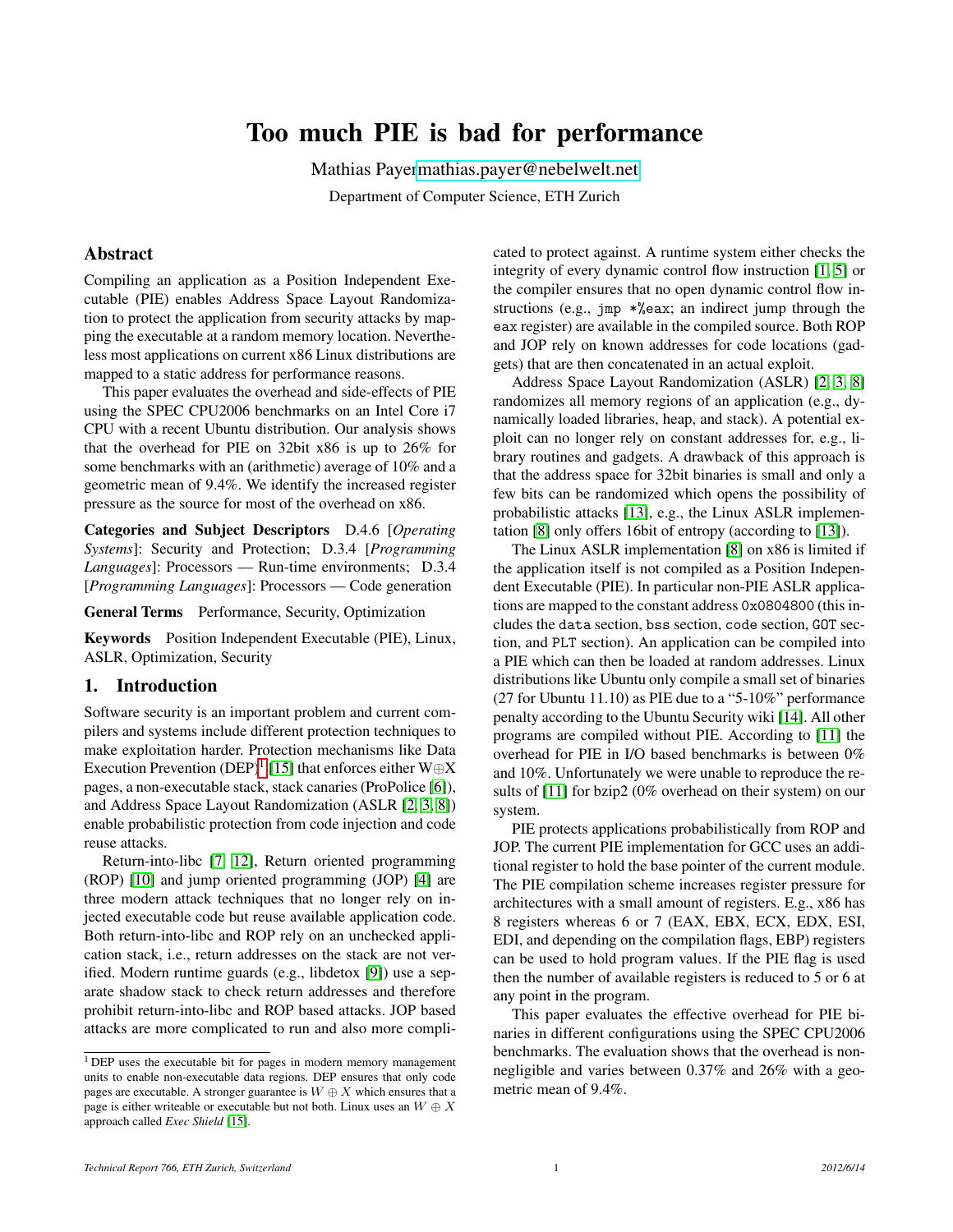<span id="page-1-0"></span>

| <b>Benchmark</b>   | $-03$ [s] | $-03$ -fPIE [s] | Ovhd. $[\%]$ |
|--------------------|-----------|-----------------|--------------|
| 400.perlbench      | 369       | 463             | 25.47%       |
| 401.bzip2          | 610       | 713             | 16.89%       |
| $403.\mathrm{gcc}$ | 308       | 334             | 8.44%        |
| $429$ .mcf         | 254       | 262             | 3.15%        |
| 445.gobmk          | 479       | 550             | 14.82%       |
| 456.hmmer          | 554       | 584             | 5.42%        |
| 458.sjeng          | 533       | 671             | 25.89%       |
| 462.libquantum     | 560       | 624             | 11.43%       |
| 464.h264ref        | 760       | 829             | 9.08%        |
| 471.omnetpp        | 298       | 323             | 8.39%        |
| 473.astar          | 472       | 492             | 4.24%        |
| 483.xalancbmk      | 242       | 259             | 7.02%        |
| 433.milc           | 394       | 400             | 1.52%        |
| 444.namd           | 536       | 538             | $0.37\%$     |
| $447$ .dealII      | 426       | 431             | 1.17%        |
| 450.soplex         | 258       | 270             | 4.65%        |
| 453.povray         | 244       | 290             | 18.85%       |
| 470.1bm            | 327       | 328             | $0.31\%$     |
| 482.sphinx3        | 520       | 607             | 16.73%       |
| Average            | 429       | 472             | 10.12%       |
| Geo. mean          | 405       | 443             | 9.40%        |

*Table 1:* Performance of SPEC CPU2006 for -O3 and relative overhead for PIE.

# 2. Evaluation

This section shows the evaluation for the PIE feature of GCC that produces position independent executables. The PIE feature enables ASLR for binaries. The evaluation uses GCC version 4.5.2-8ubuntu on Ubuntu 11.04 with Linux kernel version 2.6.38-15-generic and glibc version 2.13. The evaluation system uses a Intel Core i7 dual core CPU clocked at 3.07 GHz with active SMP and 12GB RAM. The evaluation uses all benchmarks of the SPEC CPU2006 v1.01 benchmark suite that compile using recent GCC versions. The evaluation uses two different compilation settings. The benchmarks are compiled with either -O3 or -O2. The benchmarks are executed using the runspec program and the configuration uses 3 runs. The CPU2006 logs are available on request.

#### 2.1 PIE and -O3

[Table 1](#page-1-0) compares SPEC CPU2006 performance for -O3 (the most aggressive optimization level of GCC)with and without -fPIE. Wee see that PIE executables are never faster than non-PIE executables and the overhead varies between 0.37% and 26% depending on the benchmark. The benchmarks can be grouped into 4 groups: negligible overhead between 0% and 2% (4 benchmarks), small overhead up to 5% (3 benchmarks), medium overhead between 5% and 10% (5 benchmarks), and high overhead with more than 10% performance penalty(7 benchmarks).

<span id="page-1-1"></span>

| <b>Benchmark</b>    | $-02$ [s] | $-02$ -fPIE [s] | Ovhd. $[\%]$ |
|---------------------|-----------|-----------------|--------------|
| 400.perlbench       | 378       | 462             | 22.22%       |
| 401.bzip2           | 635       | 768             | 20.94%       |
| $403.\text{gcc}$    | 314       | 342             | 8.92%        |
| $429$ .mcf          | 264       | 270             | $2.27\%$     |
| 445.gobmk           | 478       | 553             | 15.69%       |
| 456.hmmer           | 556       | 586             | 5.40%        |
| 458.sjeng           | 561       | 693             | 23.53%       |
| 462.libquantum      | 570       | 622             | 9.12%        |
| 464.h264ref         | 782       | 859             | $9.85\%$     |
| 471.omnetpp         | 308       | 340             | 10.39%       |
| 473.astar           | 501       | 540             | 7.78%        |
| 483.xalancbmk       | 257       | 283             | 10.12%       |
| 433.milc            | 449       | 454             | 1.11%        |
| 444.namd            | 537       | 537             | $0.00\%$     |
| 447.dealII          | 481       | 492             | 2.29%        |
| 450.soplex          | 263       | 275             | 4.56%        |
| 453.povray          | 248       | 292             | 17.74%       |
| 470.1 <sub>bm</sub> | 329       | 332             | 0.91%        |
| 482.sphinx3         | 524       | 610             | 16.41%       |
| Average             | 444       | 490             | 10.37%       |
| Geo. mean           | 420       | 460             | $9.72\%$     |

*Table 2:* Performance of SPEC CPU2006 for -O2 and relative overhead for PIE.

The benchmarks with high overhead either have a highly irregular workload with a large amount of indirect control flow transfers (400.perlbench and 458.sjeng) or process streams of data (401.bzip2, 453.povray, and 482.sphinx3). These workloads have a high register pressure and the reduced set of registers is the source for the high overhead.

The average overhead for PIE (when compiled with O3) is 10% and the geometric mean is 9.4%. This overall nonnegligible overhead is the reason why not all applications are compiled with PIE. The Ubuntu distribution chooses performance over the increased security benefit that PIE offers.

#### 2.2 PIE and -O2

[Table 2](#page-1-1) shows a comparison between binaries with PIE and without PIE on the -O2 GCC optimization level. The results are comparable to -O3 with an average overhead of 10% and a geometric mean of 9.7% for PIE.

#### 2.3 PIE comparison

[Figure 1](#page-2-15) compares the SPEC CPU2006 results for -O2 and -O3. The benchmarks are ordered by descending overhead for -O3. The overhead for both -O2 and -O3 is comparable for all benchmarks.

## 2.4 PIE and x64

x64, the 64bit extension of x86 does not have the same limitations as 32bit x86. First of all, x64 doubles the number of